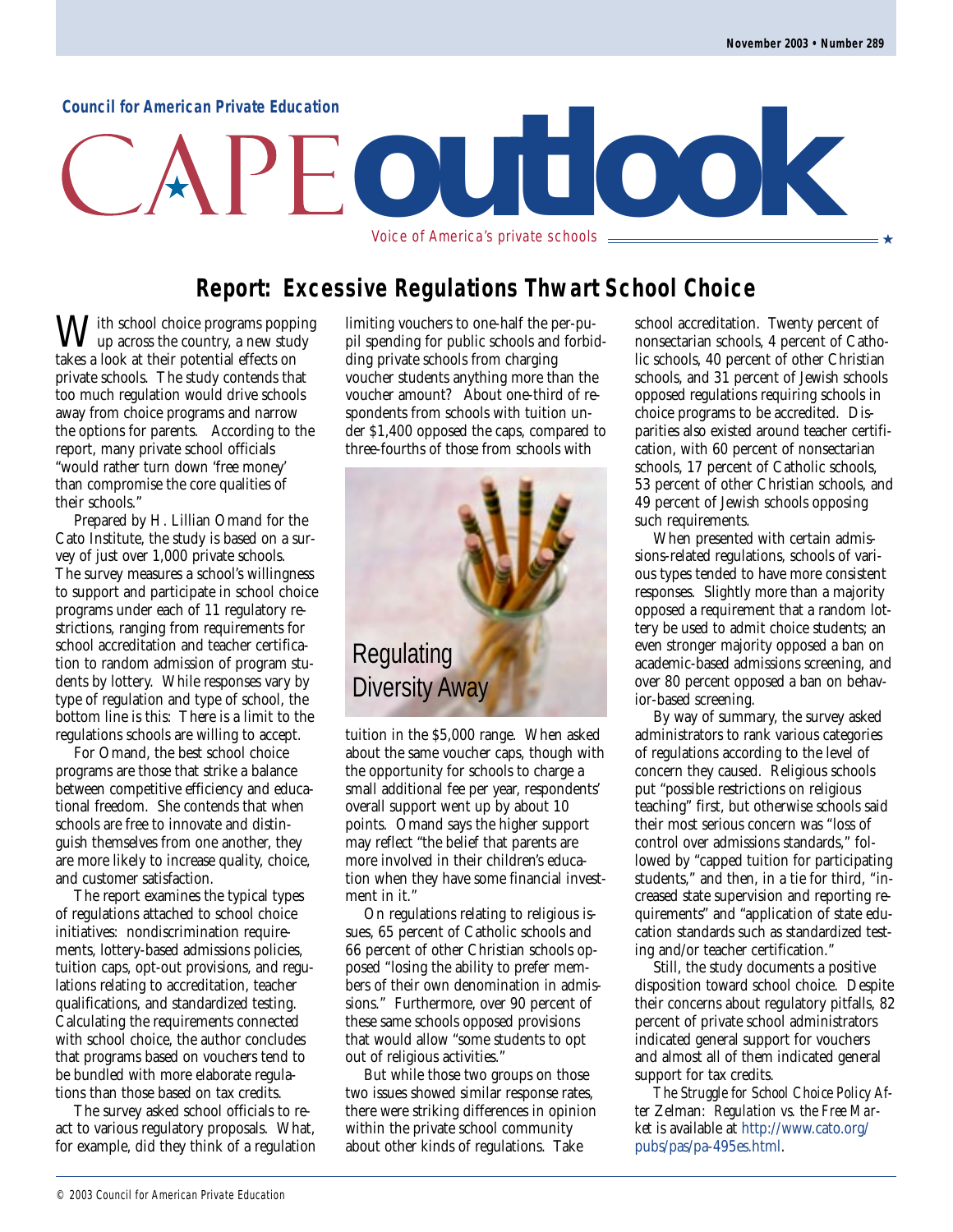## $CAPF$

**CAPE** member organizations: American Montessori Society

Association Montessori International–USA

Association of Christian Schools International

Association of Waldorf Schools of N.A.

Christian Schools International

Evangelical Lutheran Church in America

Friends Council on Education

Lutheran Church–Missouri Synod

National Association of Episcopal Schools

National Association of Independent Schools

National Catholic Educational Association

National Christian School Association

Seventh-day Adventist Board of Education

Solomon Schechter Day School Association

Southern Baptist Association of Christian Schools

Toussaint Institute for Historically Black Independent Schools

United States Conference of Catholic Bishops

28 Affiliated State Organizations

a coalition of national associations serving private schools K-12 Executive Director: Joe McTighe

**Outlook is published monthly (September to June) by CAPE using an Apple Power Mac G4. An annual subscription is \$15. ISSN 0271-1451**

13017 Wisteria Drive #457 Germantown, MD 20874 (tel) 301-916-8460 (fax) 301-916-8485 (email) cape@capenet.org

**[www.capenet.org](http://www.capenet.org/index.html)**

#### **Government Issues School Crime and Safety Report**

Violence in schools. Few topics can so quickly ignite anxiety, fear, and calls to action. This is because adults have a primal inclination to protect the young. But it is also because adults naturally want children to learn, and it is axiomatic that unless schools are safe, they cannot be places of learning.

Two federal entities, the Bureau of Justice Statistics and the National Center for Education Statistics, are responsible for measuring and reporting on school crime and safety. Last month they released their sixth annual report, covering grim issues like homicide, suicide, fights, hate speech, and theft—topics we'd prefer not to associate with schools.

According to the report, for the school year ending June 30, 2000, 22 students nationwide lost their lives in school-associated homicides (16) or suicides (6). But those grievous statistics tell only a small part of the story. Away from school, 2,124 children ages 5-19 were homicide victims during school year 1999-00, and 1,922 children ages 5-19 died by suicide during calendar year 2000.

For nonfatal serious violent crimes—including rape, robbery, sexual assault, and aggravated assault—students were also more likely to be victims away from school (290,000 incidents in 2001) than at school (161,000). And for school crime in general, the report notes that between 1995 and 2001, the percentage of students who reported being a crime victim at school fell from 10 percent to 6 percent, a promising trend indeed.

For some measures of crime and safety, the report presents data by school type. In 2001, a higher percentage (1.9 percent ) of public school students reported that they had been victims of violent crime during the previous six months than private school students (1.0 percent). The same is true of theft victims (4.4 percent public versus 2.5 percent private). But for victims of bullying, the type of school they attended didn't matter. The report notes that "no differences were detected between public and private school students' reports of being bullied in 2001." Eight percent of public school students ages 12- 18 said they had been bullied sometime during the previous six months, compared to 7.3 percent of private school students, a difference so small that it is apparently not statistically significant.

Associated with being bullied is being the victim of hate-related words. Public school children (12.7 percent) were more likely to be targets of such language than private school children (8.2 percent). More specifically, the report says that "public school students were more likely to report exposure to hate words related to their race, ethnicity, or disability." Students in public schools (37.3 percent) were also more apt to see hate-related graffiti at school than their counterparts in private schools (16.8 percent).

Students have a sense of whether or not their school is a safe place to be. The report touches on factors that help form that sense. For example, in 2001, 21.6 percent of public school **Continued on page 3**

**How Safe Are America's Teachers?**

 **Percentage of teachers who in 1999-2000 reported that during the previous 12 months they had been...**



Source: Indicators of School Crime and Safety: 2003. U.S. Departments of Education and Justice. October 2003.

★ ★ ★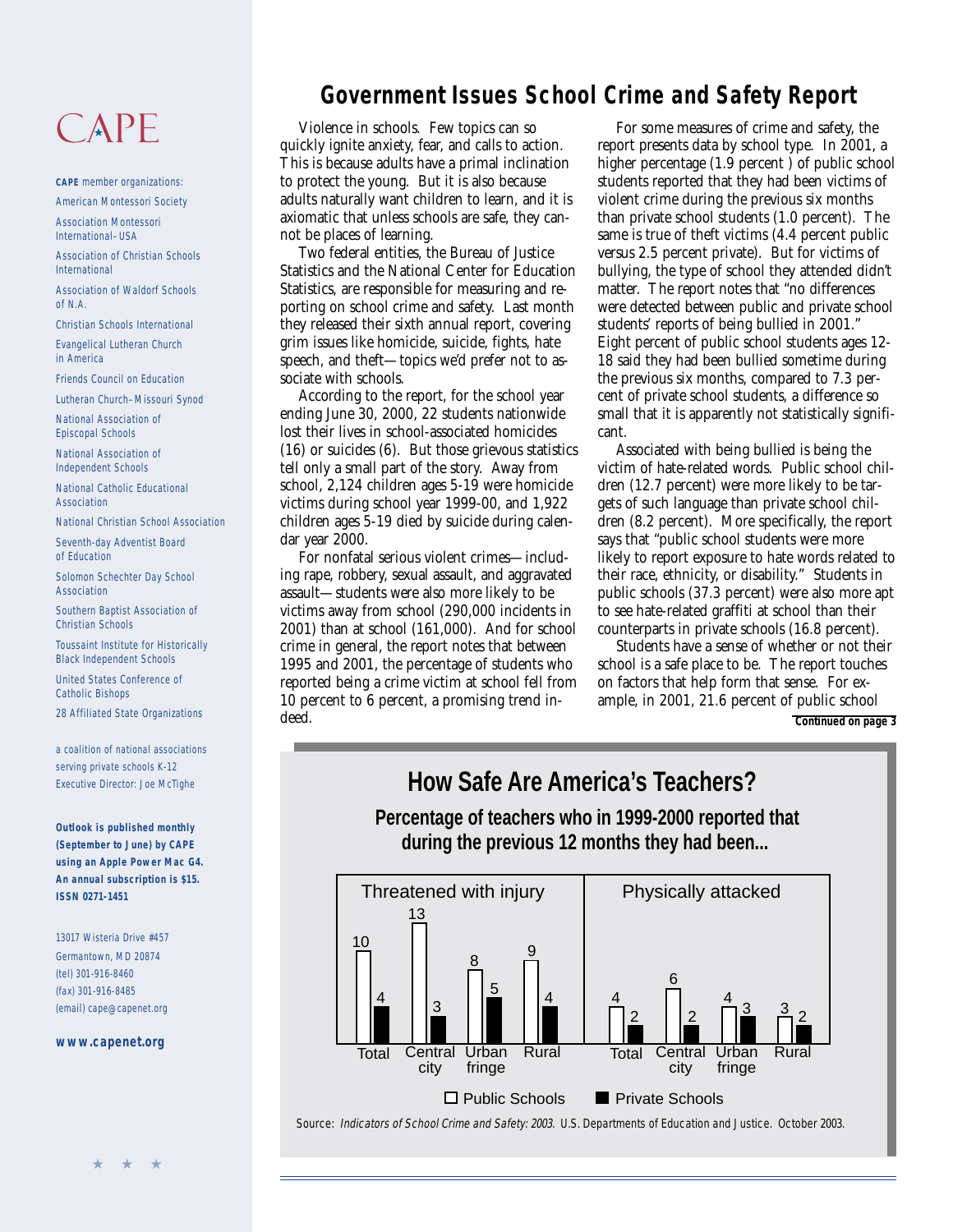#### **USDE Issues Title I Guidance**

There will probably never be a document that definitively answers every conceivable question about Title I services for children in private schools, but the non-regulatory guidance that the U.S. Department of Education issued last month comes remarkably close. After scrutinizing the statute and regulations and getting a lot of input from the field, USDE staff have compiled responses to dozens of questions

about Title I, ranging from What students are eligible? to When should services start?

Title I provides remedial services to children who live in high-poverty areas and who are, or are at risk of, failing to meet certain

achievement standards. Some of a school district's funds for Title I are set aside for services to eligible private school children based on the percentage of resident low-income students in the area who attend private schools. Thus, if 100 out of 500 school-age children living in a public school attendance area attend private schools, the district must set aside 20 percent of its Title I allocation for services to private school students.

The guidance document is divided into five sections, the first dealing with consultation. Public school officials are supposed to consult with private school officials on virtually every aspect of Title 1 services relating to private school students. The guidance covers the who, what, how, and when of consultation. It advises districts that "a unilateral offer of

services...with no opportunity for discussion is not adequate consultation." The document also provides an example of the signed affirmation of adequate consultation that district officials must obtain from private school officials.

Another section, the longest by far, focuses on how to determine whether services and benefits to private school students are equitable. Examples are offered of the various ways dis-



tricts may calculate the number of children from low-income families in a given area who attend private schools. The circumstances under which districts may reserve funds "off the top" of their Title I allocation are also covered, along with when

those reservations must include set-asides for equitable services to private school students.

Sections on parental involvement and professional development clarify that when a school district earmarks Title 1 funds for such activities, it must reserve some of those funds for services to parents and teachers from private schools. The set-aside is based on the "proportion of private school children from low-income families residing in participating public school attendance areas." Moreover, services must be planned and implemented only after meaningful consultation with parents, teachers, and private school officials.

In all, the document takes on the tough questions connected with Title I and offers clear and definitive answers. It is available at [www.ed.](http://www.ed.gov/programs/titleiparta/psguidance.doc) [gov/programs/titleiparta/psguidance.doc.](http://www.ed.gov/programs/titleiparta/psguidance.doc)

#### **Continued from page 2**

students and 4.9 percent of private school students ages 12-18 said street gangs were present at school. For students in urban public schools, the figure jumped to 31.9 percent, compared to 5.0 percent for their peers in urban private schools. When asked whether they were afraid of being attacked or threatened at school, or on the way to or from school, 6.6 percent of public school students and 4.6 percent of private school students said they were afraid sometimes or most of the time. Furthermore, a percentage both of public school students (4.9 percent) and private school students (2.0 percent) reported that they avoided one or more places in school for fear of being attacked.

School violence is not only directed at students. Teachers can be victims as well, and they more than likely consider their personal safety when deciding where they want to teach. Teacher risk varies by type of school (see chart).

Referring to a survey of teachers taken during the 1999-2000 school year, the report has this to say: "Public school teachers were more likely than private school teachers to be victimized by students in school: 10 percent of public school teachers had been threatened with injury, compared with 4 percent of private school teachers. Likewise, 4 percent of public school teachers and 2 percent of private school teachers had been physically attacked by students. Among teachers in central city schools, those at public schools were four times more likely to be targets of threats of injury than their colleagues in private schools (14 vs. 3 percent) and about three times more likely to be targets of attacks (6 vs. 2 percent)."

*Indicators of School Crime and Safety: 2003* is available for download as a PDF file at [http://](http://nces.ed.gov/pubsearch/pubsinfo.asp?pubid=2004004) [nces.ed.gov/pubsearch/pubsinfo.asp?pubid=](http://nces.ed.gov/pubsearch/pubsinfo.asp?pubid=2004004) [2004004](http://nces.ed.gov/pubsearch/pubsinfo.asp?pubid=2004004).



★ ★ ★

Law suits surrounding Arizona's tax credits for contributions to tuition scholarship programs seem to be self-perpetuating. In 1999 the Arizona Supreme Court ruled that the program violated neither the Arizona Constitution nor the First Amendment of the U.S. Constitution. The program's opponents, however, quickly appealed the decision to the U.S. Supreme Court, which ultimately refused to take the case. In February 2000, other plaintiffs challenged the program in federal district court, but the judge dismissed the case for lack of federal jurisdiction. Undaunted, challengers then turned to the Ninth Circuit Court of Appeals, which, in October 2002, reversed the district court's dismissal and ordered the lower court to hear the case on its merits. Then the state appealed the Ninth Circuit's ruling to the U.S. Supreme Court, which just recently agreed to hear the case in its current term.

Arizona's tax code permits tax credits for contributions up to \$500 (\$625 for married couples) to "school tuition organizations," which award educational scholarships to help children attend private schools.

At issue before the U.S. Supreme Court is the extent to which federal courts have jurisdiction over state tax cases. The district court held that the federal Tax Injunction Act and principles of comity preclude federal courts from interfering in the administration of a state tax code. But the Ninth Circuit held that "a federal action challenging the granting of a state tax credit is not prohibited by the Tax Injunction Act" and that comity does not prevent plaintiffs from pursuing a constitutional right in federal court. The U.S. Supreme Court now gets to decide which court is right.

The case is Hibbs v. Winn, U.S. Supreme Court, Case No. 02-1809.